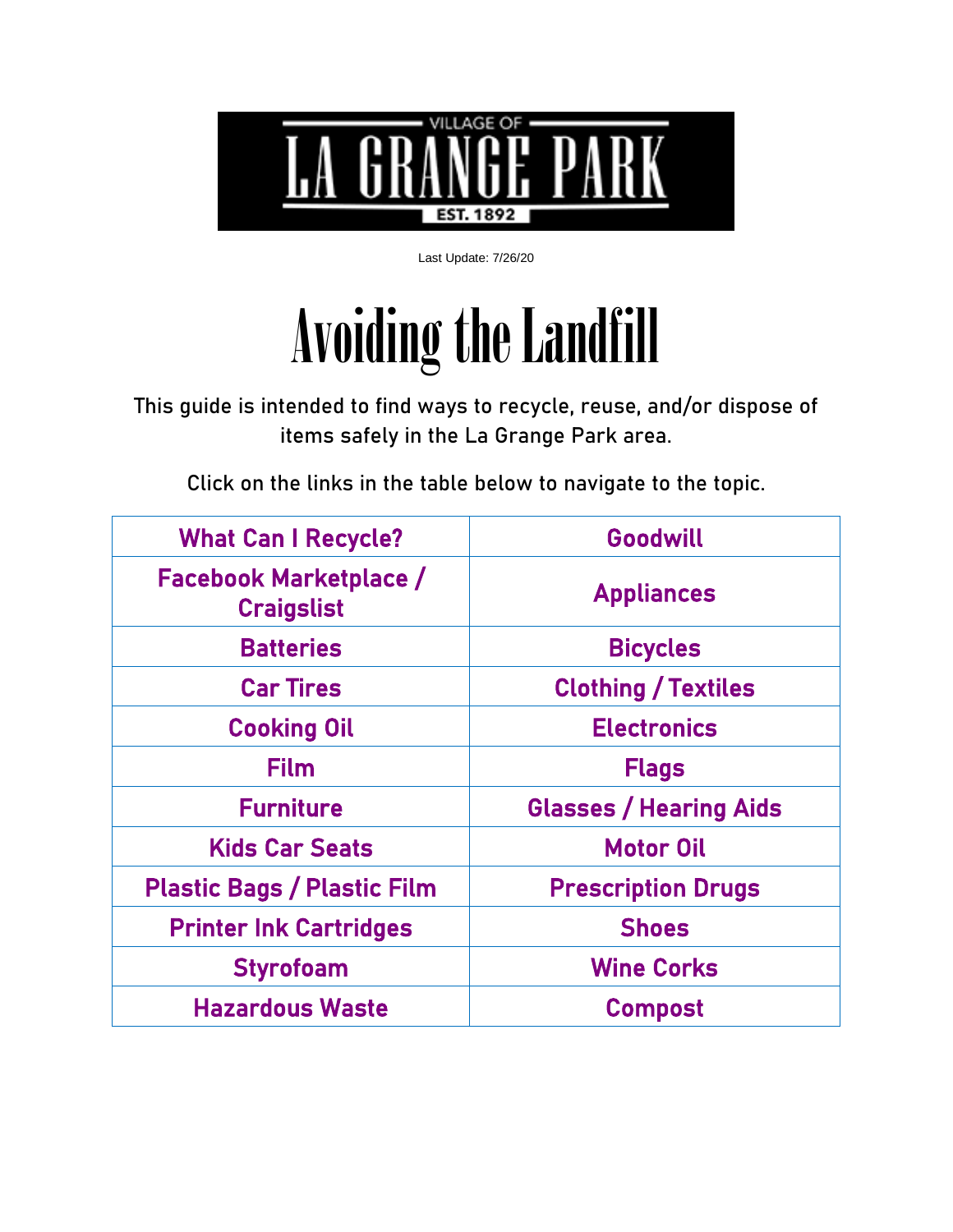# <span id="page-1-0"></span>What Can I Recycle?

Lakeshore Recycling Systems (LRS) is La Grange Park's municipal waste hauler. Per their website: LRS operates without owning a landfill. Instead they choose to stay innovative by increasing waste diversion rates and sending significantly less waste to landfills. Below is a list of common items that can be put in the LRS recycling toter. Please check the LRS website for the most current information.

#### Paper/Cardboard

- Magazines
- Catalogs
- Telephone books
- Brown paper bags
- Cardboard boxes
- Cereal or other food boxes (clean)
- Junk mail & envelopes
- Mixed paper
- Glossy brochures
- Milk, soup, or juice cartons

#### DO NOT TRY TO RECYCLE THESE PAPER ITEMS:

| - Paper plates or boxes dirty | - Frozen food boxes (mix of paper & |
|-------------------------------|-------------------------------------|
| with food                     | plastic)                            |
| - Paper towels, napkins, or   | - Paper Cups (mix of paper &        |
| tissues                       | plastic)                            |
| - Shredded paper              | - Waxed paper or cardboard          |
|                               |                                     |

#### Metal

- Aluminum Cans
- Aluminum Foil
- Pie Plates & trays
- Steel/Tin food cans & lids
- Clean paint cans & lids
- Empty aerosol cans

#### DO NOT TRY TO RECYCLE THESE METAL ITEMS:

- Utensils
- Propane Tanks
- Wire Hangers
- Small appliances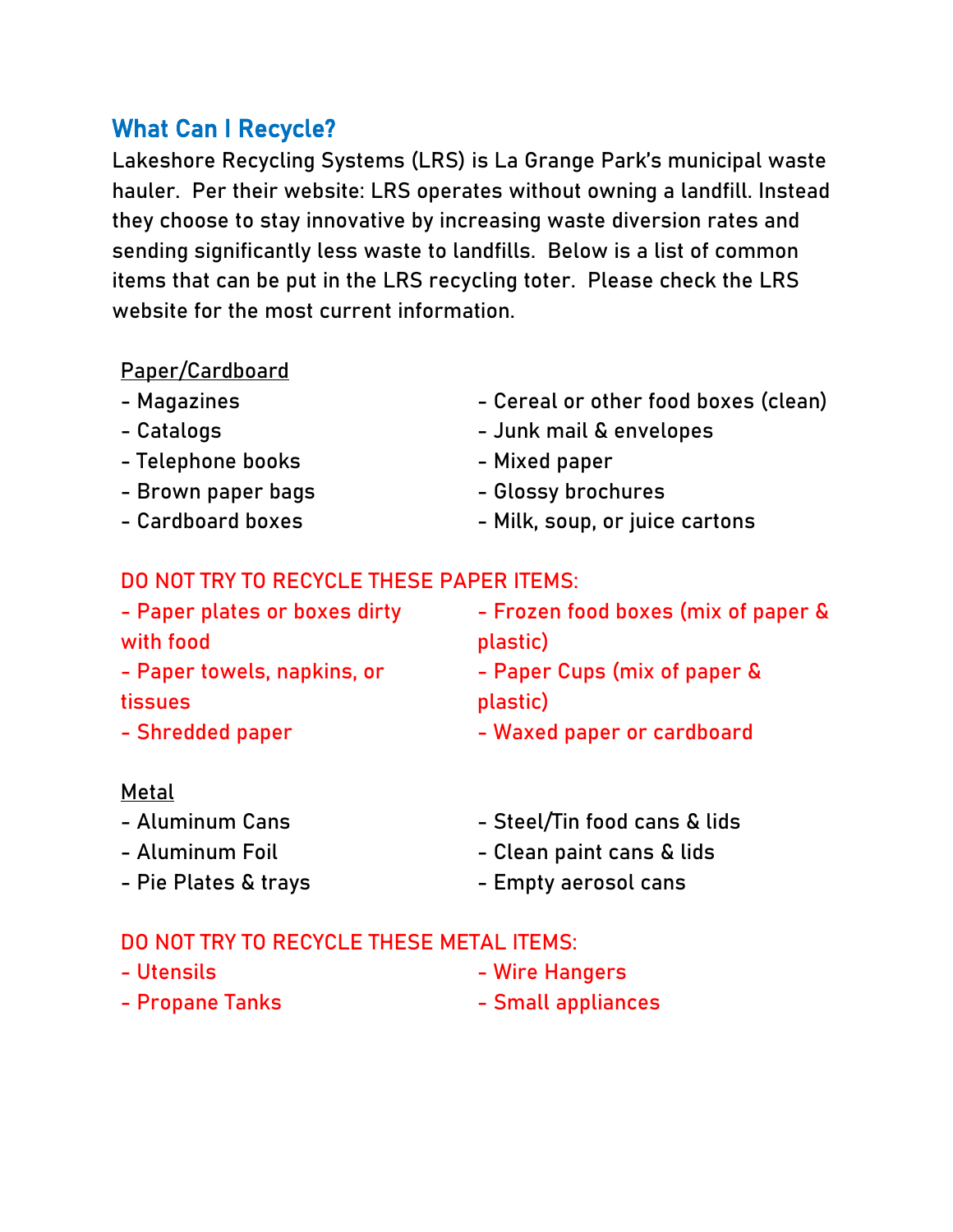#### Glass

- Bottles or jars (all colors)

#### DO NOT TRY TO RECYCLE THESE GLASS ITEMS:

- Windows
- Auto glass - Bakeware
- Mirrors
- Light Bulbs
- Drinking Glasses

- Ceramics

#### Plastic

- Soda/water bottles (w/ caps)
- Milk Containers
- Toiletry/Beauty-Aid Bottles
- Laundry Detergent Bottles
- Margarine/Butter Tubs (clean)
- Misc. tubs/bottles/jugs

# DO NOT TRY TO RECYCLE THESE PLASTIC ITEMS:

- Bags (grocery, snack/chip, cereal, etc.)
- Empty motor oil or chemical bottles
- Styrofoam (see below)
- Film, shrink wrap (e.g. Saran wrap)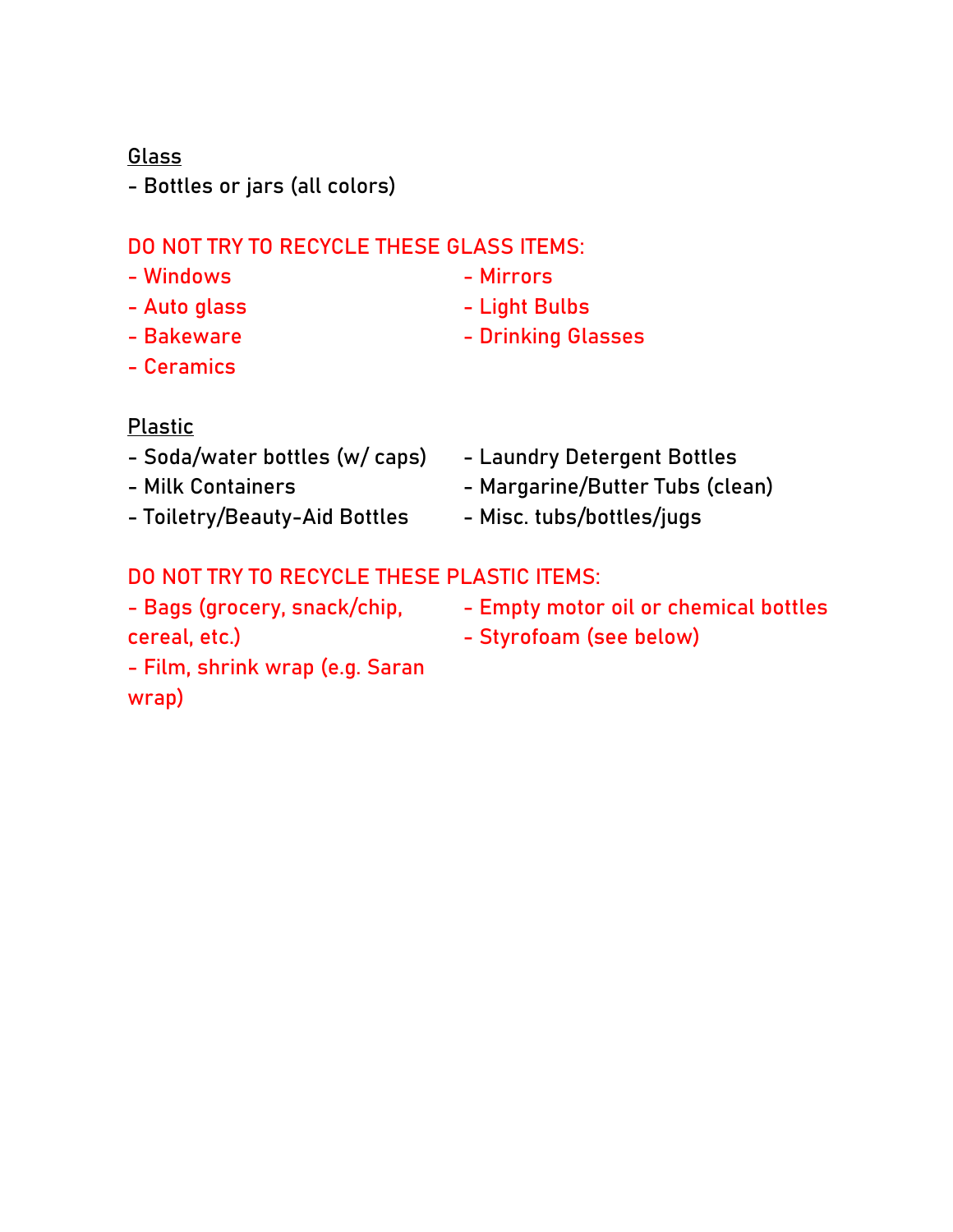## <span id="page-3-0"></span>**Goodwill**

Goodwill takes many different new or used items. Search "Goodwill Donation Guidelines" and their website will give a comprehensive list.

Electronics, including LCD screens, can be recycled at Goodwill. See the link below for additional guidelines.

<https://www.amazinggoodwill.com/donating/donor-guidelines>

Goodwill is located in Westchester east of Mariano's off 31st street.

## <span id="page-3-1"></span>Facebook Marketplace / Craigslist

A great way to get rid of almost anything locally and get paid for it is through Facebook Marketplace or Craigslist.

#### <span id="page-3-2"></span>**Appliances**

Refrigerators/Appliances:

Many appliance retailers, such as Best Buy, or Abt, will haul away and recycle your appliances if you purchase new from them. Policies vary widely, so verify any charges or restrictions prior to finalizing your decision.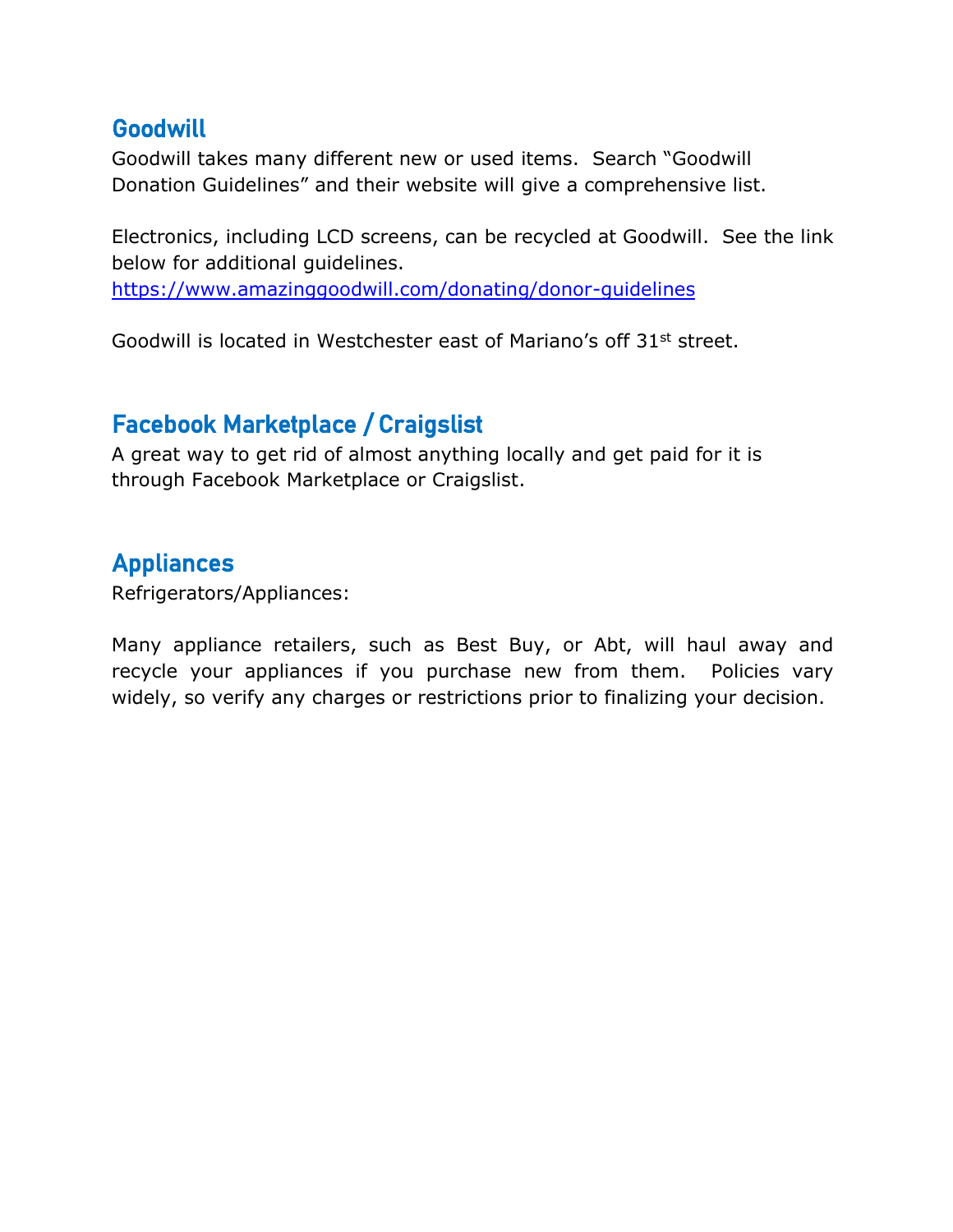## <span id="page-4-0"></span>**Batteries**

Single use batteries (think AA Energizer) can't be easily recycled. In some cases your employer or a local business may take them, but it is often event driven and not available year round.

Many other types of batteries are recyclable.

Call2Recycle [\(www.call2recycle.org\)](http://www.call2recycle.org/) is a great resource for locating local businesses that recycle batteries. Call ahead because compliance can be spotty.

If you absolutely must dispose of batteries, below is additional information.

Disposal of batteries depends on the type. LRS has the following information on their website:

<https://www.lrsrecycles.com/tips-for-the-proper-disposal-of-batteries/>

The Solid Waste Agency of Northern Cook County's website has the following info:

<https://www.swancc.org/batteries>

## <span id="page-4-1"></span>**Bicycles**

The Wheel Thing in La Grange Park (417 N. La Grange Rd) takes old bikes and/or bike parts and gives them to Working Bikes [\(https://www.workingbikes.org/\)](https://www.workingbikes.org/)

# <span id="page-4-2"></span>Car Tires

K & S Tire Recycling, 303 State, Chicago Heights IL, 312 805-8266 <https://www.kandstirerecycling.com/>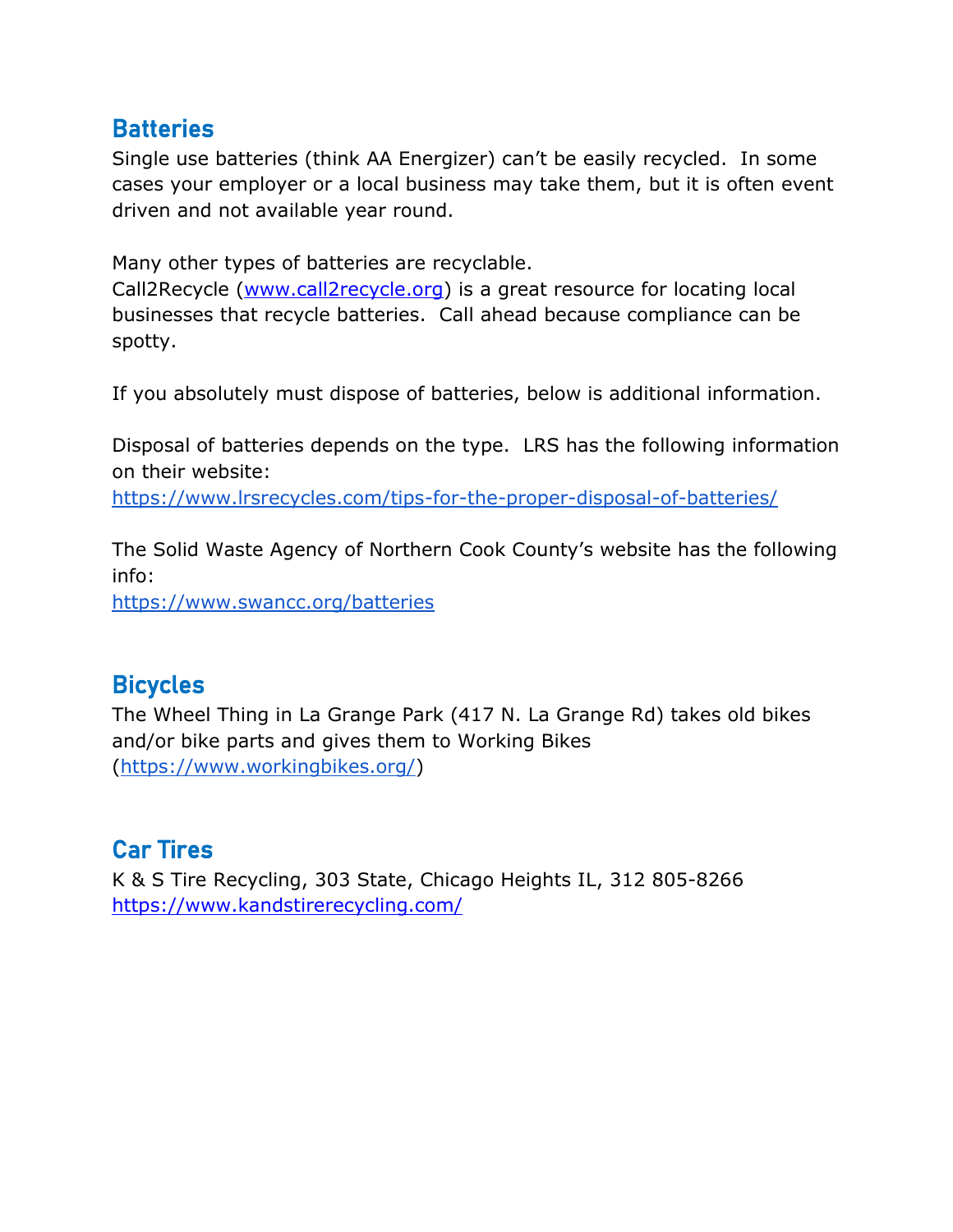# <span id="page-5-0"></span>Clothing / Textiles

At H&M (closest store is at the Oak Brook mall) you can drop off old clothes & textiles, even if they are not useable anymore. Each time you bring something in they will give you a 15% coupon to the store. [https://about.hm.com/en/sustainability/Recyclingandgarmentcare/recycle](https://about.hm.com/en/sustainability/Recyclingandgarmentcare/recycle-your-clothes.html)[your-clothes.html](https://about.hm.com/en/sustainability/Recyclingandgarmentcare/recycle-your-clothes.html)

Another local option for women's clothes is Hope Chest (305 W. Hillgrove in La Grange)<https://www.thehopechest.net/>

If you need to get rid of jeans you can bring them to Madewell at the Oak Brook Mall and get \$20 off a new pair. They are recycled into housing insulation.

<https://www.madewell.com/inspo-do-well-denim-recycling-landing.html>

## <span id="page-5-1"></span>Cooking Oil

Mahoney Environmental Bin / Dumpster (In the Alley South of Tate's)

Loyola University Sustainability Center, Rogers Park campus <https://www.luc.edu/sustainability/initiatives/biodiesel/oil-donations/>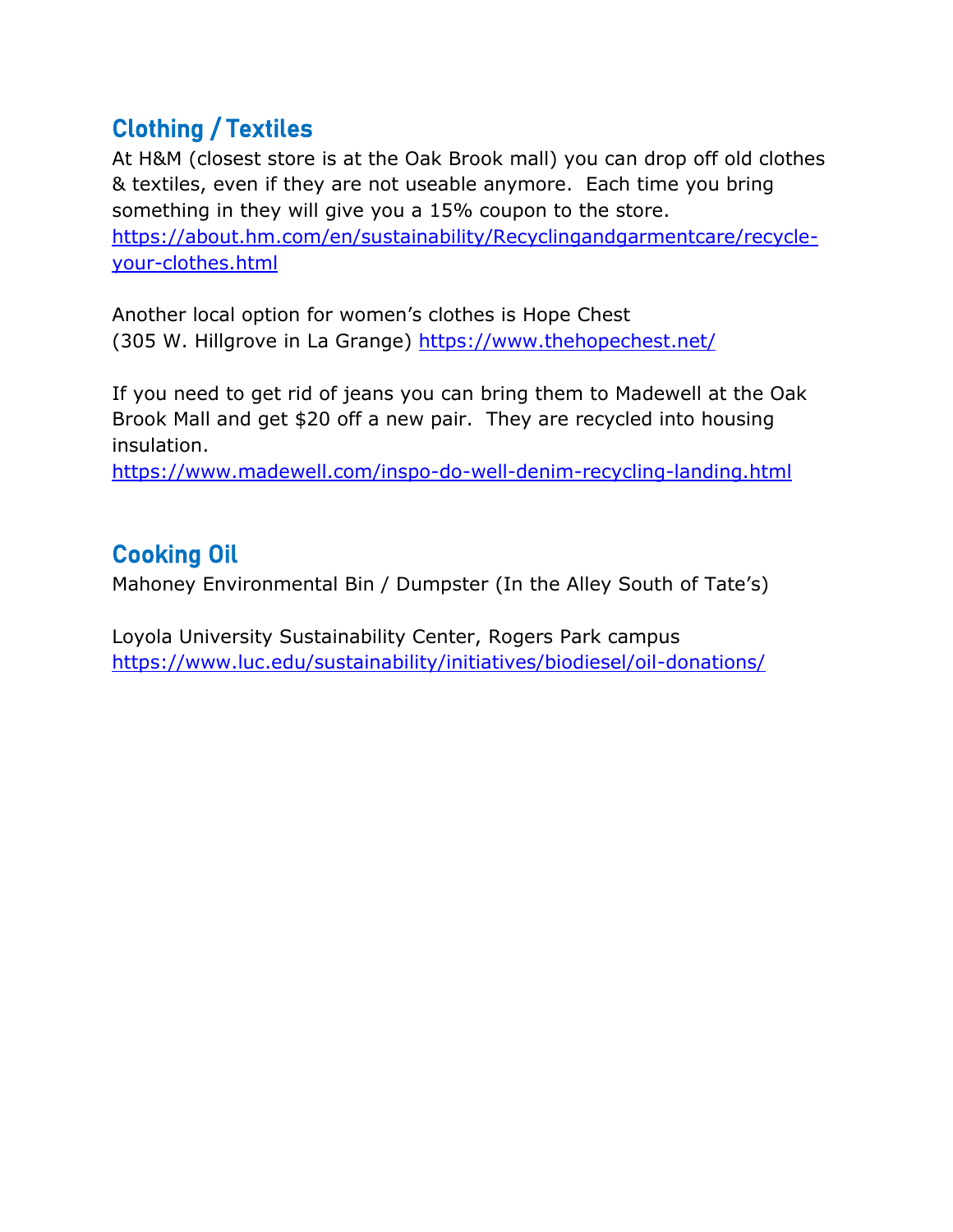# <span id="page-6-0"></span>**Electronics**

Many electronics retailers such as Best Buy will take used electronics, cables, etc. and recycle them. Often there will be a charge for taking LCD screens. However, [Goodwill](#page-3-0) (3054 S Wolf Rd, Westchester, IL 60154) will take LCDs at no charge. Policies vary so please call ahead or go online for details. Below is a list of participants:

- [Goodwill](#page-3-0) (see above)
- Best Buy
	- o Appliances, ink/toner, batteries, audio, TV, Video, Computers, Tablets, Radios, Cell phones
- Bob's TV (630) 235-0387
	- o Will pick up your old flat screen TVs (but NOT wooden framed nor projection TV) during
	- o Evening or weekends. Call him in advance to work out details. He will accept tips to cover his gas money and time. By recycling components, he "makes" \$8 to \$10.
- Naperville Environmental Collection Campus
	- o 156 Fort Hill Drive, Naperville, IL 60540, 630-420-6095
- Village of Burr Ridge
	- o <https://www.dupageco.org/ElectronicsRecycling/>

# <span id="page-6-1"></span>Film

You hate to throw away those old family photos from the past 100 years in the Chicago area and would like to know where they can be kept? You will be required to sign away rights to reproduction.

Chicago Film Archives (South Loop) 329 W 18th St, Chicago, IL 60616 (312) 243-1808; [www.chicagofilmarchives.org/](http://www.chicagofilmarchives.org/)

# <span id="page-6-2"></span>Flags

VFW (LaGrange Road/Countryside)

# <span id="page-6-3"></span>**Furniture**

Try selling on **Facebook Marketplace or Craigslist.** [Goodwill](#page-3-0) accepts furniture as well.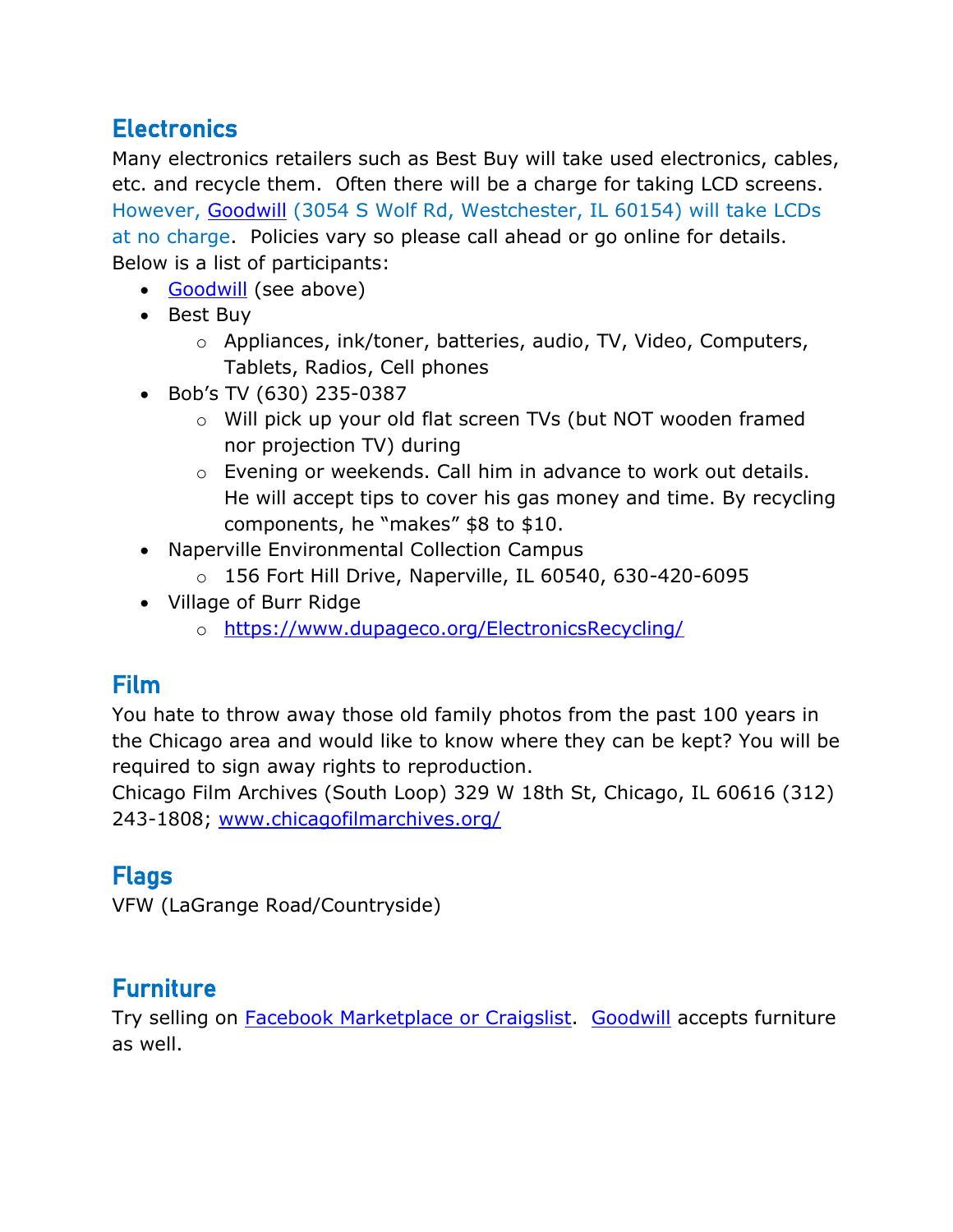# <span id="page-7-0"></span>Glasses / Hearing Aids

<span id="page-7-4"></span>Lions Club International (22d & York), drop off in lobby

## Hazardous Waste

The Naperville Household Hazardous Waste Facility accepts many different items and will dispose of them. Expect that there will be a wait. This facility is one of only four household hazardous waste sites in Illinois. 156 Fort Hill Drive, Naperville, IL 60540, (630) 420-6095 Hours of operation: Saturdays and Sundays, 9 a.m. - 2 p.m., excluding holidays.

## <span id="page-7-1"></span>Kids Car Seats

Target stores have a twice per year car seat trade-in / recycling event. Check their website for specific dates (search "target car seat recycling") because it may change from year to year. Generally the event is in late April and again in September. The event lasts about two weeks so put it on your calendar. You can just drop it off and recycle it or you can trade in the car seat for a coupon to get a discount on a new car seat at Target. [https://corporate.target.com/corporate-responsibility/planet/sustainable](https://corporate.target.com/corporate-responsibility/planet/sustainable-products/car-seat-trade-in)[products/car-seat-trade-in](https://corporate.target.com/corporate-responsibility/planet/sustainable-products/car-seat-trade-in)

In the past Walmart has also done a car seat recycling event partnered with Terracycle:

[https://corporate.walmart.com/newsroom/2019/08/29/walmart-and](https://corporate.walmart.com/newsroom/2019/08/29/walmart-and-terracycle-to-host-nations-largest-car-seat-recycling-event)[terracycle-to-host-nations-largest-car-seat-recycling-event](https://corporate.walmart.com/newsroom/2019/08/29/walmart-and-terracycle-to-host-nations-largest-car-seat-recycling-event)

## <span id="page-7-2"></span>Motor Oil

Jiffy lube has a program where they recycle used motor oil, even if you do your own oil changes. Participating locations vary, please call ahead: [https://www.jiffylube.com](https://www.jiffylube.com/resource-center/a-second-life-for-your-used-motor-oil#:~:text=Jiffy%20Lube%20is%20proud%20to,designated%20oil%20recycling%20collection%20centers)

# <span id="page-7-3"></span>Plastic Bags / Plastic Film

At the entrance to many grocery or big box stores (Jewel, Mariano's, Target, etc.) there are receptacles for plastic bags/film for recycling.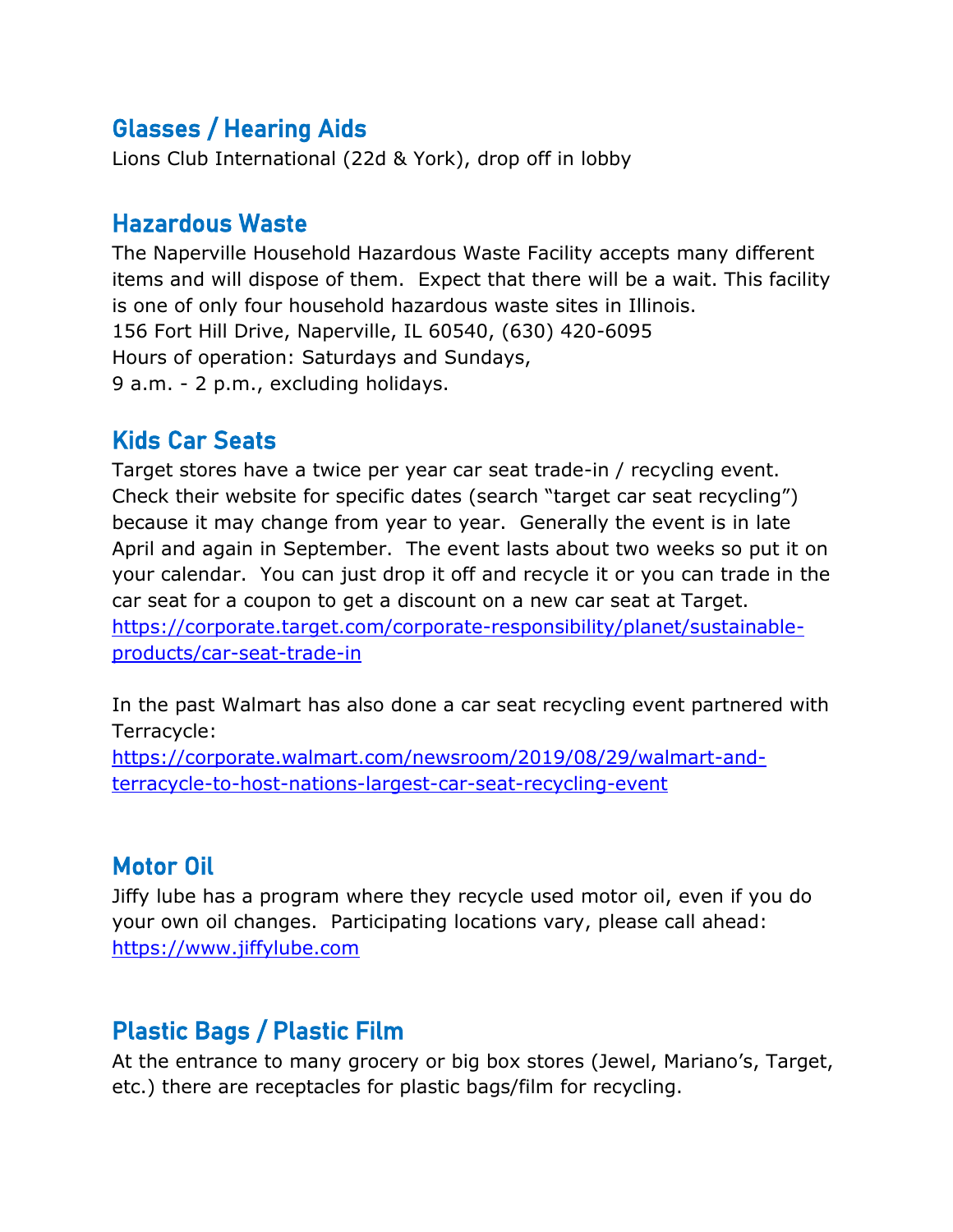## <span id="page-8-0"></span>Prescription Drugs

Prescription drugs in baggies (No syringes or liquids) can be dropped off in the lobby at any time. Other locations can be found via [www.cookcountysheriff.com/SupportServices\\_PrescriptionDrugTakeBack.html](http://www.cookcountysheriff.com/SupportServices_PrescriptionDrugTakeBack.html) Best to just put pills in baggies and destroy or recycle containers with personal information on the labels.

# <span id="page-8-1"></span>Printer Ink Cartridges

Earth 911 is a resource for printer ink cartridge recycling [https://earth911.com/](https://earth911.com/recycling-guide/how-to-recycle-ink-cartridges/?utm_source=New+Earth911+List+-+2015&utm_campaign=788593307f-EMAIL_CAMPAIGN_2017_10_07_COPY_01&utm_medium=email&utm_term=0_5e8b4dc609-788593307f-167877965)

Pack, Wrap, and Wend in Western Springs will accept ink cartridges, used phones, pillow & bubble wrap, as well as Styrofoam popcorn packing

## <span id="page-8-2"></span>**Shoes**

Shoe recycling can be done at the Nike Store, in strip mall just west of Costco in Oak Brook, they accept any brand of athletic shoes, but they're unable to recycle sandals, dress shoes, boots or shoes with metal (like studs or spikes).

Reuse-A-Shoe program,<https://www.nike.com/gb/help/a/recycle-shoes>

DSW has a show reusing program partnered with Soles4Souls: <https://www.dsw.com/en/us/content/soles4souls>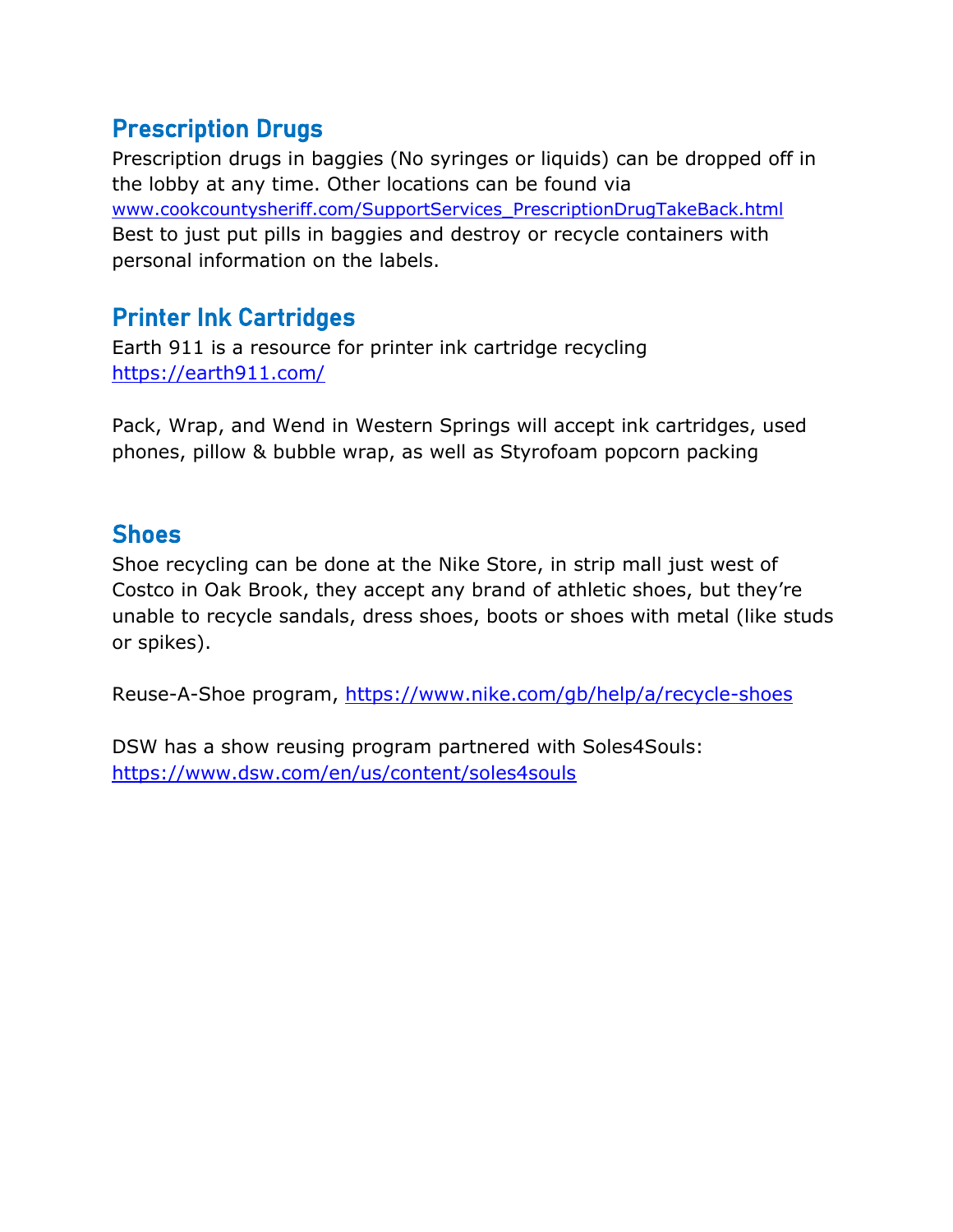## <span id="page-9-0"></span>Styrofoam

First Saturday of every month in the parking lot of the Western Springs recreation center (noted "Safety Village Garage" below)

1500 Walker Street, Western Springs, IL All block Styrofoam and clean Styrofoam food containers are accepted.

NO PEANUTS PLEASE! Peanuts may be taken to your local packing and shipping store to be recycled.